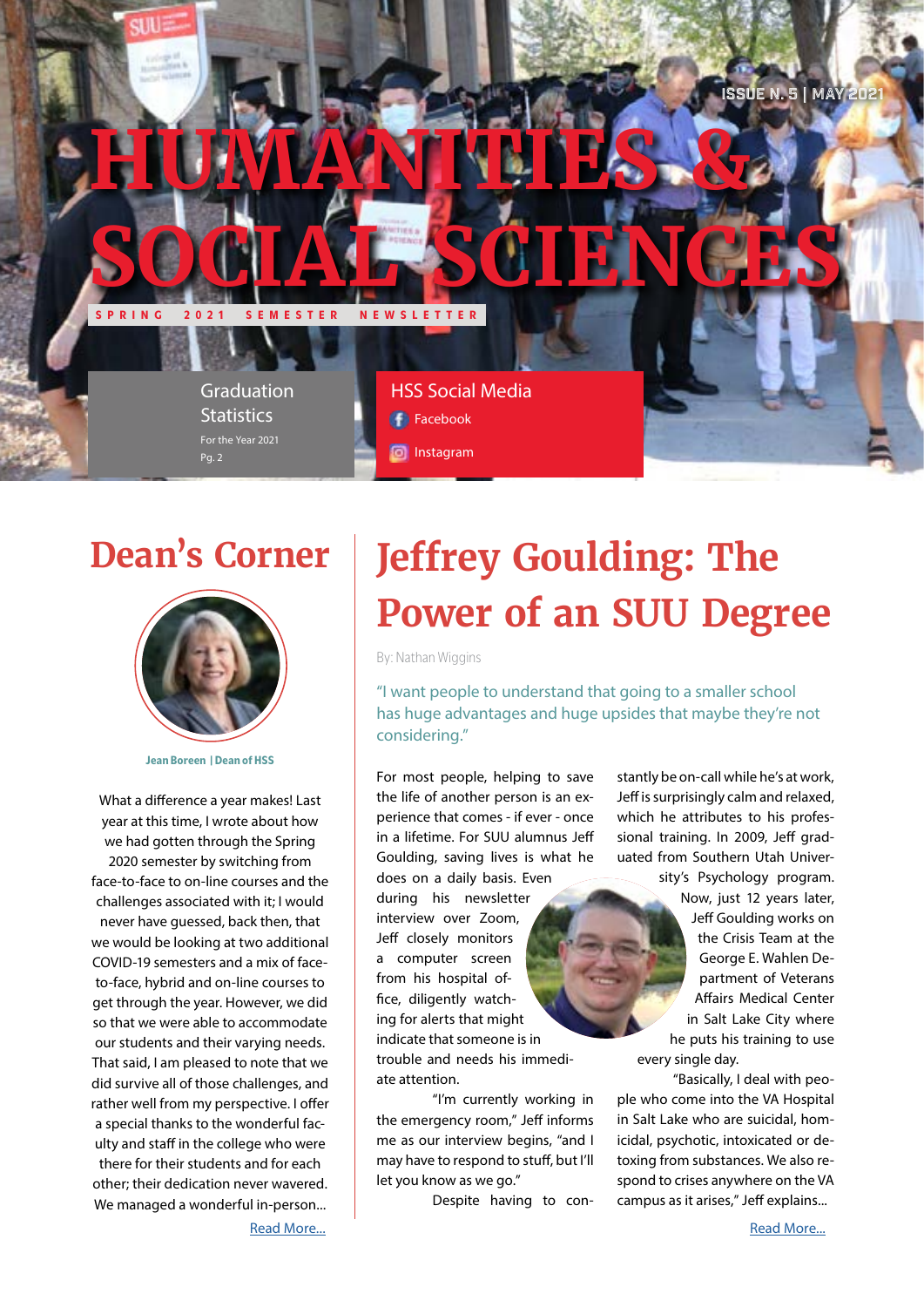#### INTERNSHIP AWARD

#### Christian White: Psychology Student

This past semester, Christian White was selected for the Native American Research Internship at the University of Utah this upcoming summer to participate in biomedical and health research alongside some of the most distinguished experts in the field.

### 2021 HSS GRADUATES

Selected Statistics

#### **885 Total Graduates**

157 Master Degrees 477 Bachelor Degrees 251 Associates Degrees 37 Dual-Major Degrees

### **Bachelor Degree Graduates Top-10 Majors:**

- 1. Communication (Tied)
- 1. Psychology (Tied)
- 3. General Studies
- 4. Criminal Justice
- 5. Political Science
- 6. History
- 7. English
- 8. Interdisiplinary Studies
- 9. Sociology
- 10. Spanish



# **The Paul Petrek-Duban Memorial Fund**

Made possible by the generosity of Mr. Jeffrey Duban.

### To view SUU's official interview with Jeffrey Duban, [click here](https://www.youtube.com/watch?v=KNGADtToqnU).

This past year, Southern Utah University was honored to host Jeffrey Duban to commemorate the Paul Petrek-Duban Memorial Fund. During his time on campus, Mr. Duban reflected on the life and legacy of his son, Paul, who attended SUU and fell in love with the surrounding National Parks. Following the passing of his son, Mr. Duban was inspired to offer a generous donation to the National Parks course at SUU. This course is housed in the Department of History, Sociology, and Anthropology and is taught by Dr. Ryan Paul. It is Mr. Duban's

hope that this National Parks course taught at SUU can,, in his words, "be as far-reaching and meaningful for students as can possibly be."

Mr. Duban has worn many prestigious hats during his lifetime including University Professor and Attorney at Law and authoring The Lesbian Lyre: Reclaiming Sappho for the 21st Century (2016) and The Shipwreck Sea: Love Poems and Essays in a Classical Mode (2019). SUU is grateful to Mr. Duban and his many contributions to higher education.



### Coming in Fall 2022: A Guided Tour of Spain by SUU Professors

#### By: Grant Corser

Come and experience the adventure of Spain with the SUU College of Humanities and Social Sciences! During the fall of 2022, travelers will be guided by SUU professors, who are experts in Spanish history, literature and psychology, to some of the most spectacular locations in Spain. The program will begin in the vibrant city of Barcelona where participants will see the architectural feats of Antonio Gaudi and explore areas like the Gothic Quarter

and promenade the famous Las Ramblas. After several days in Barcelona our group will travel by rail to Madrid with an overnight stay in Zaragoza. In Zaragoza, we will venture to Spanish Inquisition sites, remnants of the ancient Roman Empire, and the famous pilgrimage site on the Ebro River.

In Madrid, the group will be guided through the world-renowned Prado museum, Plaza Mayor and a host of culturally significant areas. During day trips from

Madrid, explorers will visit Segovia's ancient aqueduct, Gothic Segovia Cathedral and former Royal Palace before exploring medieval Toledo. The program will conclude with a lively, traditional flamenco tablao and dinner. More details are forthcoming, but for immediate information, please contact Dr. Grant Corser, Associate Dean of the College of Humanities and Social Sciences (corser@suu. edu).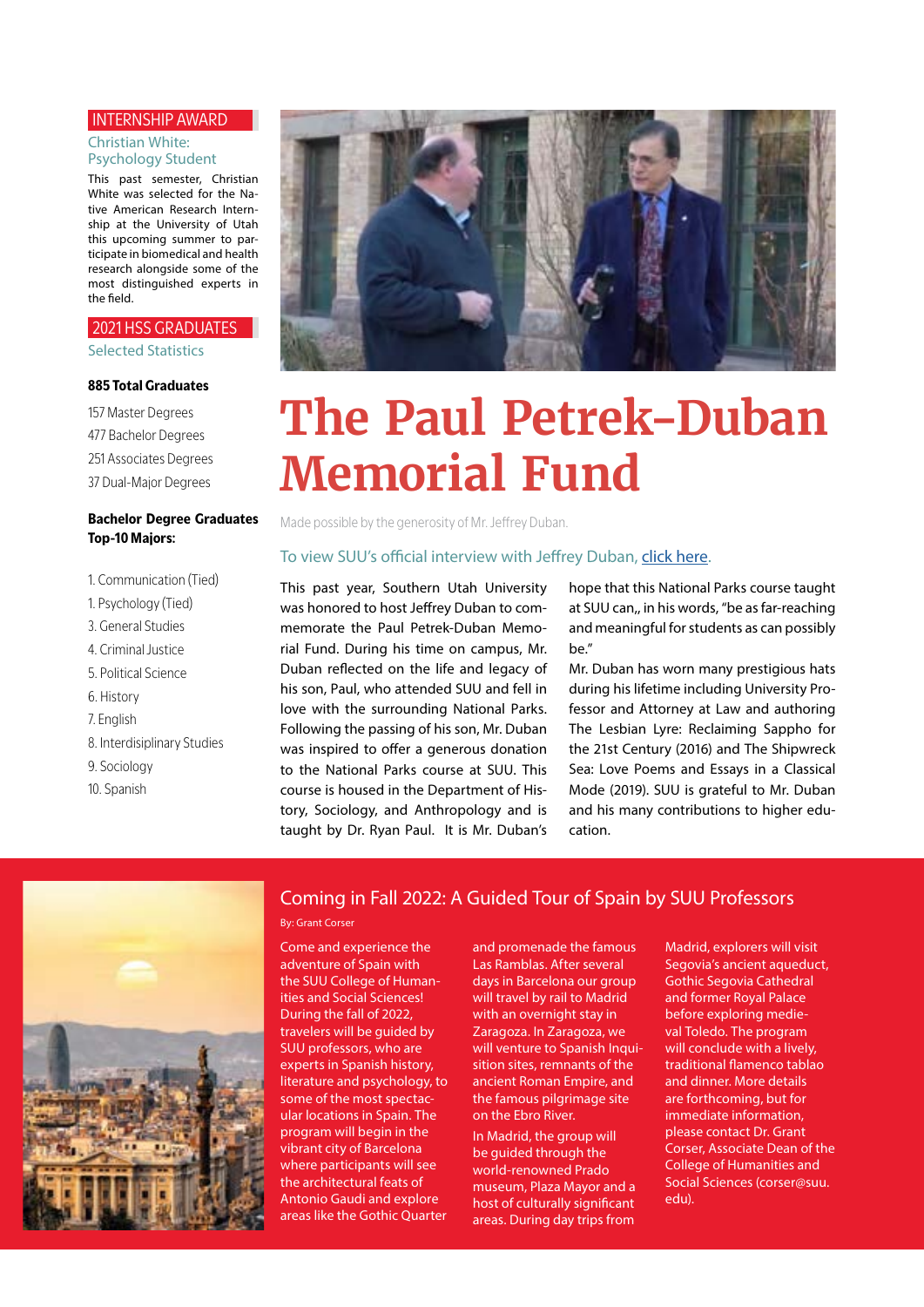



**Liz Olson (HSA)** Outstanding Scholarship Faculty Award



**Danielle Dubrasky (ENG)** Outstanding Scholarship Faculty Award



**Bryan Koenig (PSY)** Innovative Pedagogy Faculty Award



**Michelle Orihel (HSA)** Innovative Pedagogy Faculty Award



**Ryan Paul (HSA)** Early Career Faculty Award



**Bill Kershisnik (COMM)** Early Career Faculty Award



**Kyle Thompson (COMM)** Collaborative Excellence Faculty Award



**Hayden Coombs (COMM)** Outstanding Staff Award



**Corey Twitchell (L&P)** 2021 NEH Summer Stipend Recipient



**Allison Moore (COMM)** Outstanding Communication Student Award



**Jordan Draper (COMM)** Outstanding Communication Studies Student



**Amanda Walton (COMM/ENG)** Outstanding Media Studies **and** English Student Awards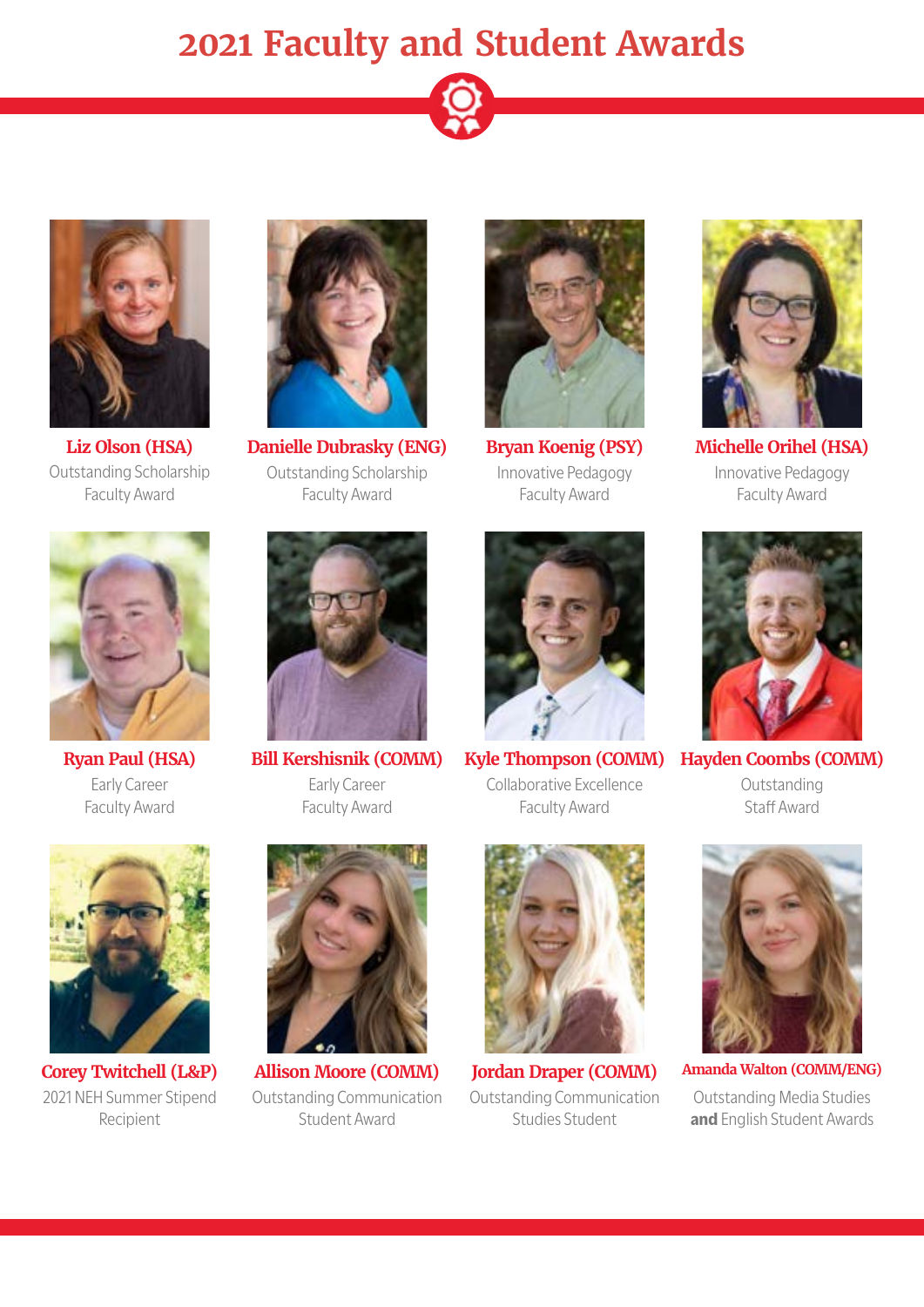



**Cierra Jacobsen (COMM)** Outstanding Strategic Communication Student



**Kolton Pierson (COMM)** Outstanding MaPC Student Award



**Lainey Cartwright (ENG)** Outstanding Literature Student



**Malissa Davis (ENG)** Outstanding English Education Student



**Tawni Werber (ENG)** Outstanding English Ed and Creative Writing Student



**Cassidy Wallace (ENG)** Outstanding Creative Writing Student



**Danielle Brady (ENG)** Outstanding Film and Screen Studies Student



**Jaidyn Crookston (ENG)** Outstanding Technical Writing Student



**Daniel Delap (ENG)** Outstanding Rhetoric and Writing Student



**Malgorzata Carlson (HSA)** Outstanding HSA Student Award



**Sarah Draper (HSA)** Outstanding Anthropology Student



**Christopher Holdsworth (HSA)** Outstanding History Student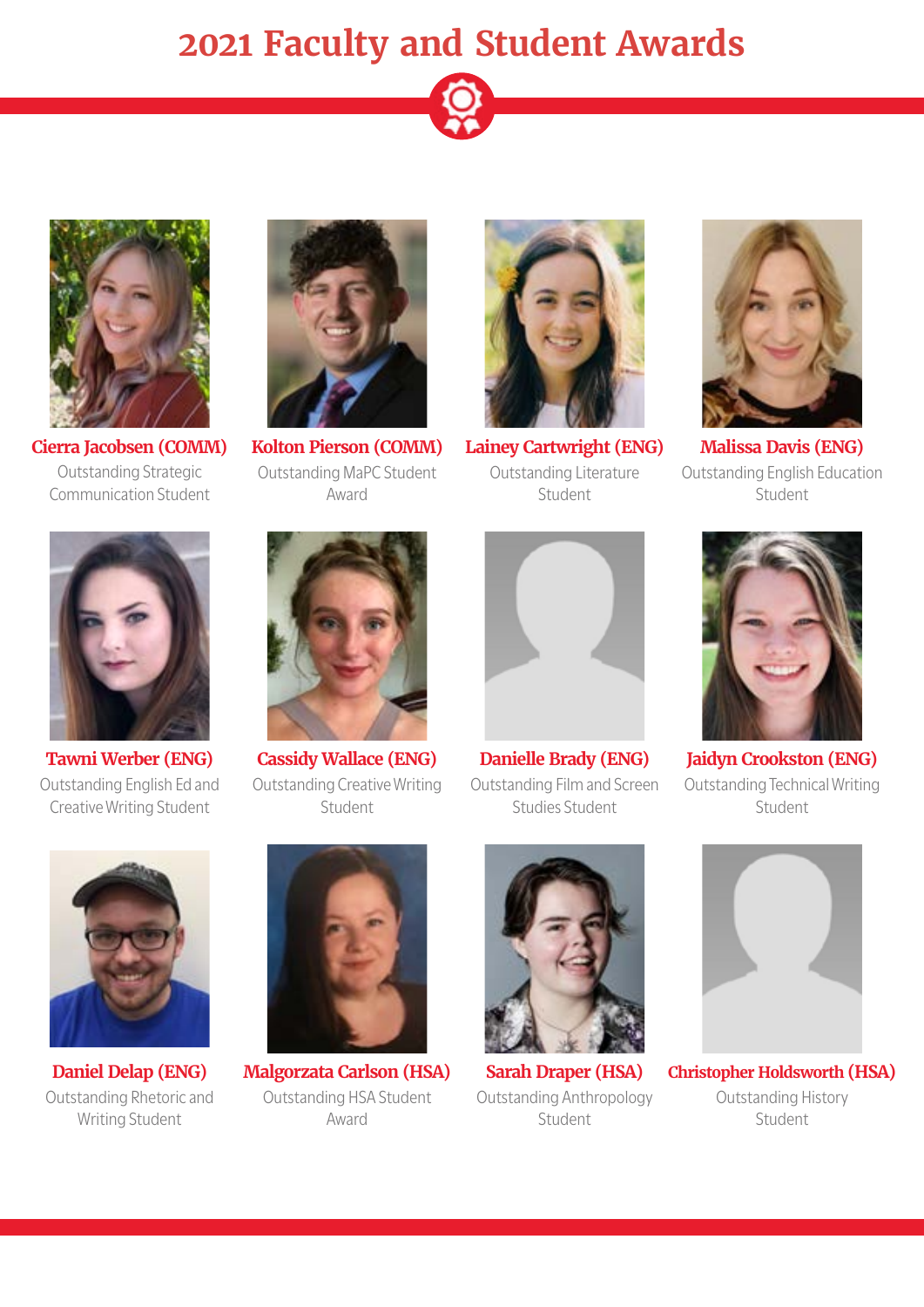



**Ana Peterson (HSA)** Outstanding History Education Student



**Brooklyn Blackett (HSA)** Outstanding Social Science Composite Student



**Randall Huyck (HSA)** Outstanding Sociology Student



**Ashton Barney (IS)** Outstanding Interdisciplinary Studies Student Award



**Kiesha Jones (L&P)** Language and Philosophy Oustanding Student Award



**Brayden Glenn (L&P)** Outstanding Spanish Student



**Madison Clark (L&P)** Outstanding German Student



**Carl Anderson (L&P)** Outstanding Philosophy Student



**Elyssa Branin (L&P)** Outstanding French Student



**Elizabeth Funk (PSCJ)** MPA Outstanding Student Award



**Hannah Davila (PSCJ)** Outstanding PSCJ Student Award



**Royce Gador (PSCJ)** Outstanding Political Science Student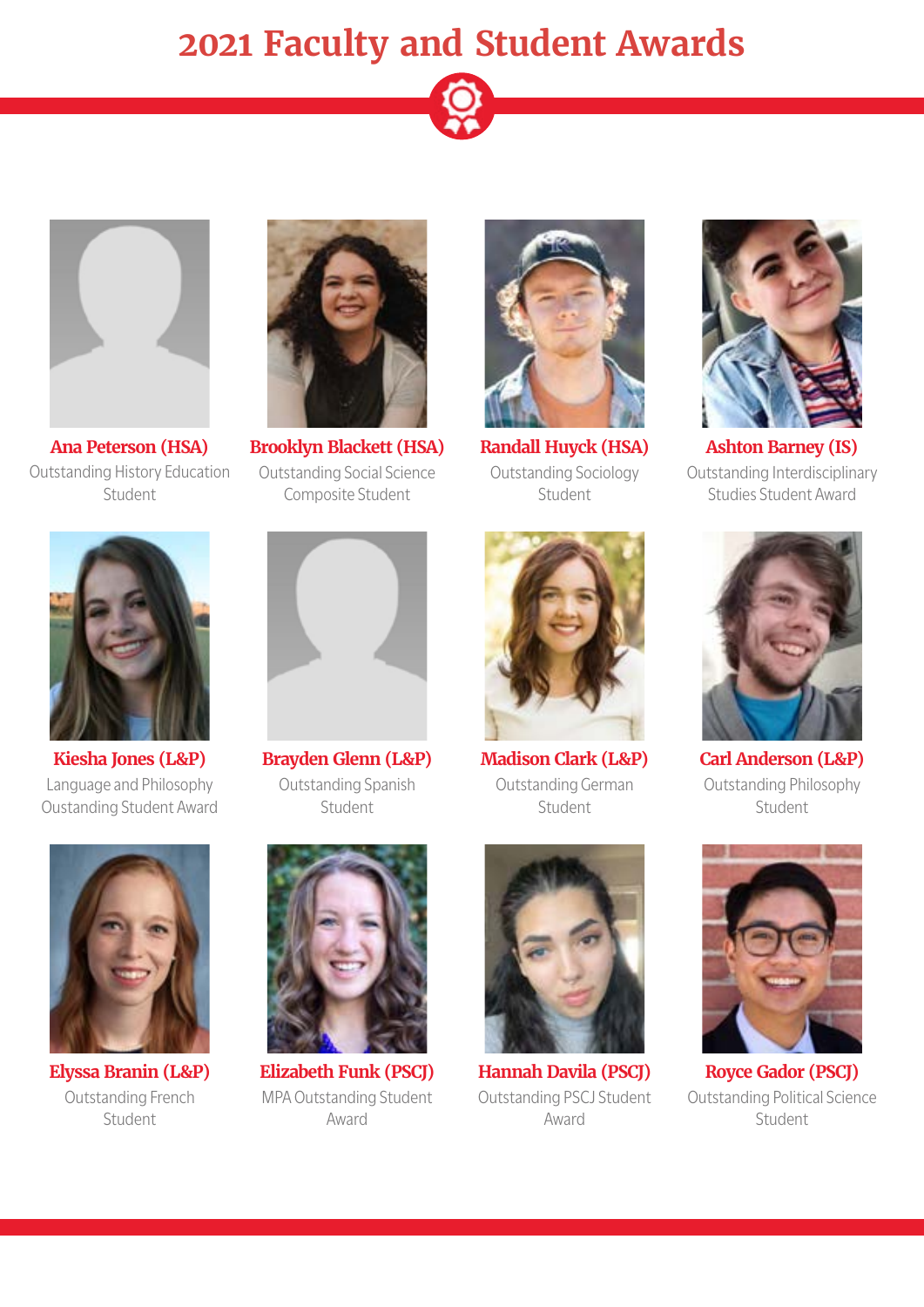



Outstanding Criminal Justice Student



**Timber Bailey (PSCJ) Ma Camille Briones (PSCJ)** Outstanding PLGL/Pre-Law Student



**Tyler Tatton (PSY)** Outstanding Psychology Student Award



**Laresa Coles (PSY)** Outstanding Pyschology Scholar



**Kylie Park (PSY)** Outstanding Applied Psychology Student



**Aidan Brassfield (PSY)** Outstanding Psychology Student Contributor



### Quincey Pfeffer - HSS Valedictorian 2021

By: Savannah Byers

Quincy Pfeffer has been named 2021 valedictorian for the College of Humanities and Social Sciences (HSS). Pfeffer is graduating with a bachelor degree in criminal justice and a minor in psychology. She has plans to begin at Northern Arizona University graduate school this fall to earn a M.S. in applied criminology. "I chose SUU because of the environment," Pfeffer said. "I really liked how it had

a home away from home feel. Especially since I was moving away from home for the first time, that environment was a really big thing I was looking for in a university. I also like the small class sizes, the size of campus, and the inclusive home-y feel."

A 2018 graduate of Chandler High School in Chandler, Arizona, Pfeffer was a big reader growing up and fell easily into the world of academia. She

says, "Reading has given me a more creative and empathetic mind, increased my overall perspective, and given me a pathway to apply my skills in a practical way to help people."

A student with many interests, Pfeffer began at SUU as a chemistry major before switching to psychology, then criminal justice. In the end, her criminal justice major and psychology minor worked well to combine all of her...